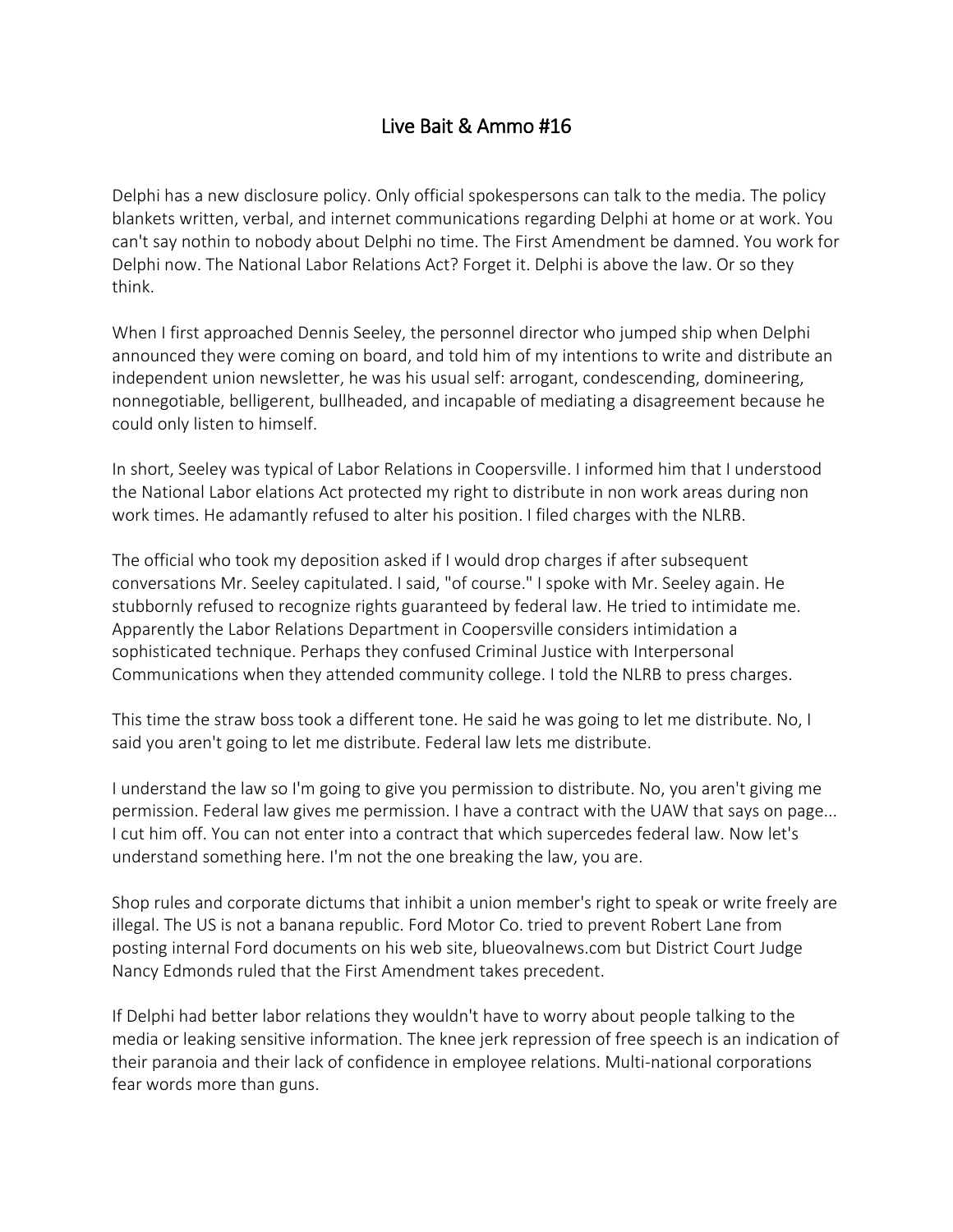As if Big Brother's gag rule wasn't enough Delphi has now initiated a tool-free snitch line. Every spineless twit with a burr in his britches can squeal anonymously 24-7. Make it your business to protect your business by minding everyone else's business. I'm busy. How about you? The guarantee of anonymity ensures a mountain of unsubstantiated crap but the sifters and gleaners are professional bloodhounds and they're sure to sniff every crack of enlightened hearsay for the unmistakable odour of truth.

Whether or not anyone is ever held accountable for conflicts of interest, corruption, bribes, or kickbacks is irrelevant. It's the climate of trust and the feeling of security that is engendered by a twenty-four hour toll-free snitch line that is important. Henceforth the cardinal corporate virtues of honor, integrity, and loyalty will be fostered by tattling. Call 1-888-679-8848 today! No one will know you did it! It's easy! It's fun! And it won't cost you a dime! What are you waiting for?

I can picture the scene now. Battenberg's chronically unemployed son-in-law, Bobo, and a furloughed drunk from GM's venerable ranks, Mofo, are sitting in an outdoor cafe in Juarez, Mexico drinking shots of Tequila and spinning yoyos when the cell phone rings.

Bobo grabs it on the first ring. He's eager. He asks the who-what-when-where-how. Hangs up. We're in business. All right, Bobo. What is it? This guy says the quality on their new product line isn't allegedly up to par." So?

He says the product is being outsourced to a non-union company for inspection. So? He says there's nothing wrong with the quality. So? He says the Quality Control Engineer is part owner of the company where the work is being outsourced. So?

So isn't that a conflict of interest? Where's the conflict? An independent company, just like you and I, can inspect the product objectively with a clear and unbiased eye. Since it's a non-union shop, we get the job done a little cheaper and bleed the union crud.

But the engineer is part owner. So he makes a tidy profit in the bargain? It's the capitalist spirit, the great American way, baby.

But what if he's purposely undermining quality or altering data to funnel more work to his own shop? It all comes out in the wash. Look, our guys need these little ventures. It's motivational. Like a stock option. Forget it. We all do it.

Here, you want me to set you up in a little parts plant? We'll put it in your brother-in-law's name. Can't. I got him a job at GM Truck and Bus as a journeyman electrician. I didn't know he was an electrician. He's not. But no matter. The International promised to give him an appointment before he electrocutes somebody.

Hey we got another call. Make them wait, Bobo. Five ring minimum. Then put them on hold. It makes a good impression. Like we're busy.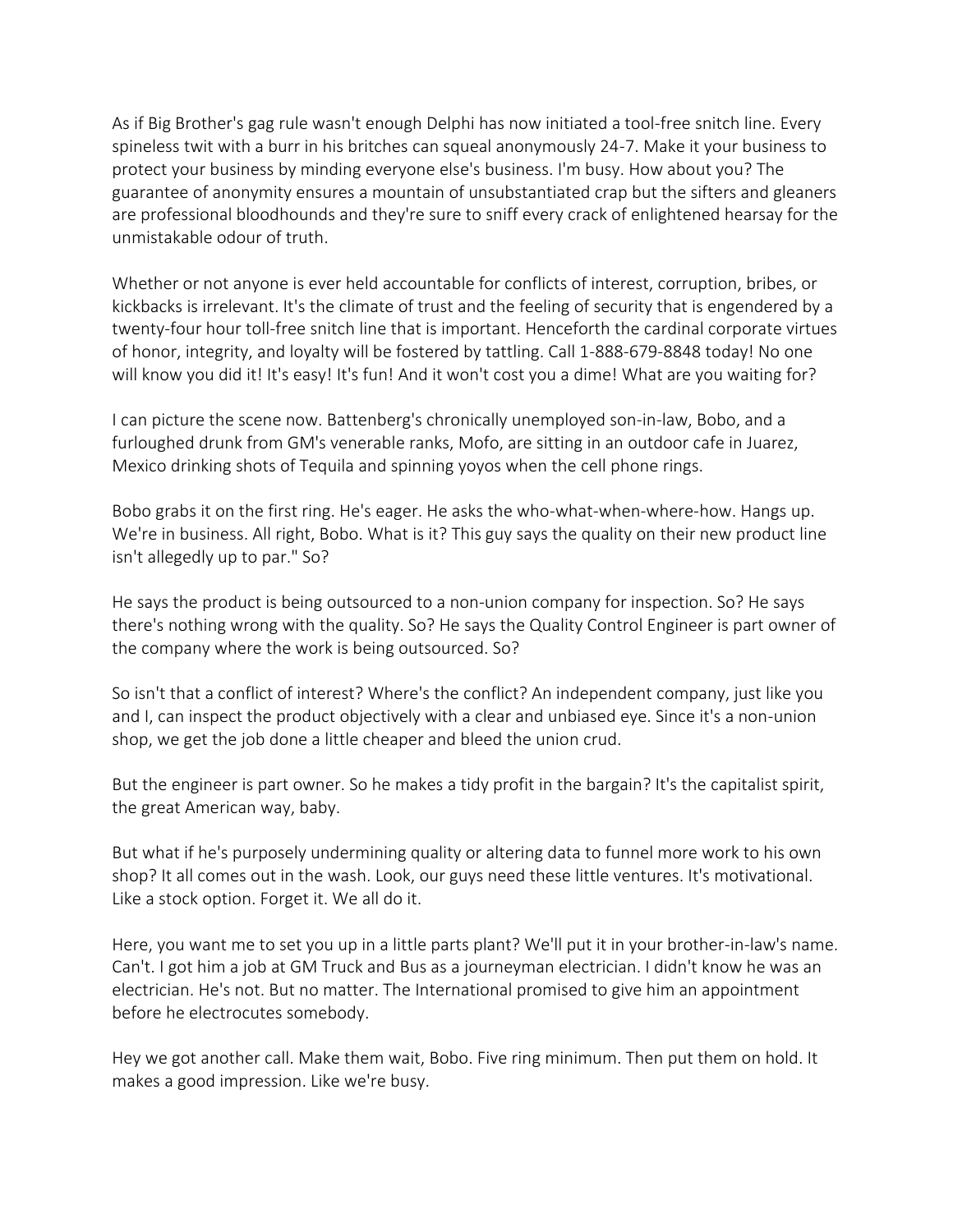Bobo was excited. Either he couldn't wait or he couldn't count. He picked it up on the third ring. Asked the ho-what-when-where-how. Hung up.

Call the vice squad. All right! What we got, Bobo? A woman six weeks from retirement walked out of the plant with a box of tissues in her handbag. Now that's a conflict of interest. Press charges. We'll get her fired for sure.

Don't laugh. The tissue issue is inflammatory. Recently in Coopersville the order came down from on high that Delphi would no longer supply employees with tissue. Buy your own, they said, you can afford it. Such a brilliant cost saving measure could only come from the highest echelon of the corporate hierarchy. With all the brown nosing that goes on around here you can well imagine how much the Corp. has to shell out for tissues.

One union member was not impressed. At the meeting where the new policy was announced she suggested that all the eighth level managers (we have about one for every hundred union members) give up their company car, their free gas and auto insurance, and the cell phones generously supplied by the company. She thought the savings would be much more significant than tissues.

Well that wiped the smile off Mr. Brown's face swifter than a wet fart. The policy was revoked in no time. Now we can wipe the snot off our schnozzes with good hygiene and grateful acknowledgement to the beneficent company that supplies this amenity gratis.

Employee relations are a high priority at Delphi. So what if we don't have a Local Agreement? Top level management has repeatedly made public pronouncements of its intention to work closely with the leadership of all the unions involved with Delphi....... sometimes.

Recently our plant witnessed a labor dispute that could easily have been avoided. A building contractor hired by Delphi brought non-union bricklayers into the plant. Ed DiEnno, our plant manager, could have put his foot down and demanded union bricklayers from the get go. Instead he shot himself first in one foot and then the other.

DiEnno was apprised of the dispute a week before the bricklayers union threw up a picket line. But all he did was turn his head when the contractor responded by hiring more non-union bricklayers to hurry and get the job done.

After some of our own UAW members refused to cross the picket line, DiEnno threatened to fire them. When the dissenters returned to work some of them refused to play the game and offered no excuses for their absence other than, I don't cross picket lines.

They were disciplined with a balance of the shift and two days suspension. But the two days was merely on paper. DiEnno wanted them back on the job. Lo and behold, some of them refused the paper discipline and took a few more days off. It was bow hunting season. Like I said, first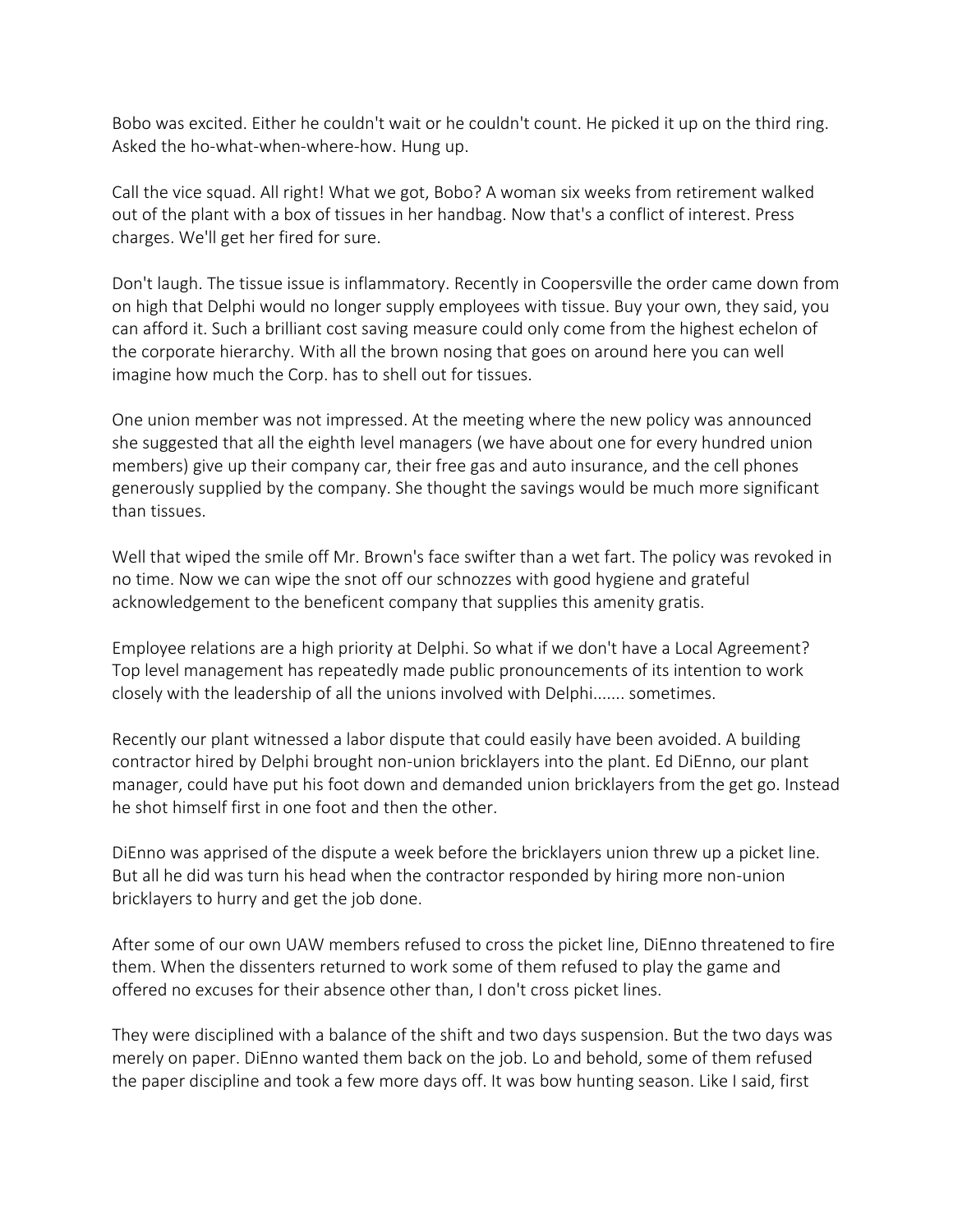one foot and then the other. The construction project is now two weeks behind schedule and we ran production Thanksgiving weekend to catch up on unfilled orders.

The official word from the UAW was to cross the picket line: this is only an Informational Picket and our members should report to work as normal. People were confused. Where do we stand? One shop committee member said, We don't want to hurt the company. We have to take care of our customers. So we should hurt our union brothers and sisters?

Is this what the Rollover Caucus means by the New UAW? One UAW tradesman was so disgusted he went home and burned everything he owned with a UAW logo including his journeyman pin. If it hadn't been for Teamsters refusing to cross the picket line and thereby halting delivery, the dispute may never have been settled in the union's favor.

The slogan of the Rollover Caucus isn't Solidarity Forever, it's Solidarity for Some Maybe for a While or Until We Get Tired. UAW members from Local 2036 in Henderson, Kentucky have been locked out by Accuride Corp. for nineteen months.

Only a few weeks after an International rep told Local 2036 UAW members, We will stand behind you and with you for as long as it takes, the UAW International Executive Board decided without any warning to withdraw strike benefits and medical insurance from the members in distress. No explanation was given.

I guess the action speaks for itself. UAW member Steven Pierce wrote, The UAW International Union has succeeded where the company had failed, they have broken our union.

How does the Rollover Caucus expect to organize in the south after this betrayal? Southerners haven't forgotten the Civil War for Sherman's sake.

Does Yokich have Alzheimers? He certainly forgot every commitment he made at the Bargaining Convention. Or does he just think we're stupid? And what about the gentleman's agreement? Accuride supplies Ford.

How does this latest rollover fit into the modular spin off bust up the union scheme? Scabs at Caterpillar were forgiven back dues while the Local in Decatur was put into receivership by the IEB for failure to pay dues while locked out.

How many more times will the Rollover Caucus rollover before we All Fall Out? Call Solidarity House at 313-926-5000 and voice your outrage over this betrayal.

I sent a registered letter to President Yokich asking why Priority HMO handles all the major UAW contracts in southwest Michigan when the alternative HMO, Blue Care Network, is represented by the UAW.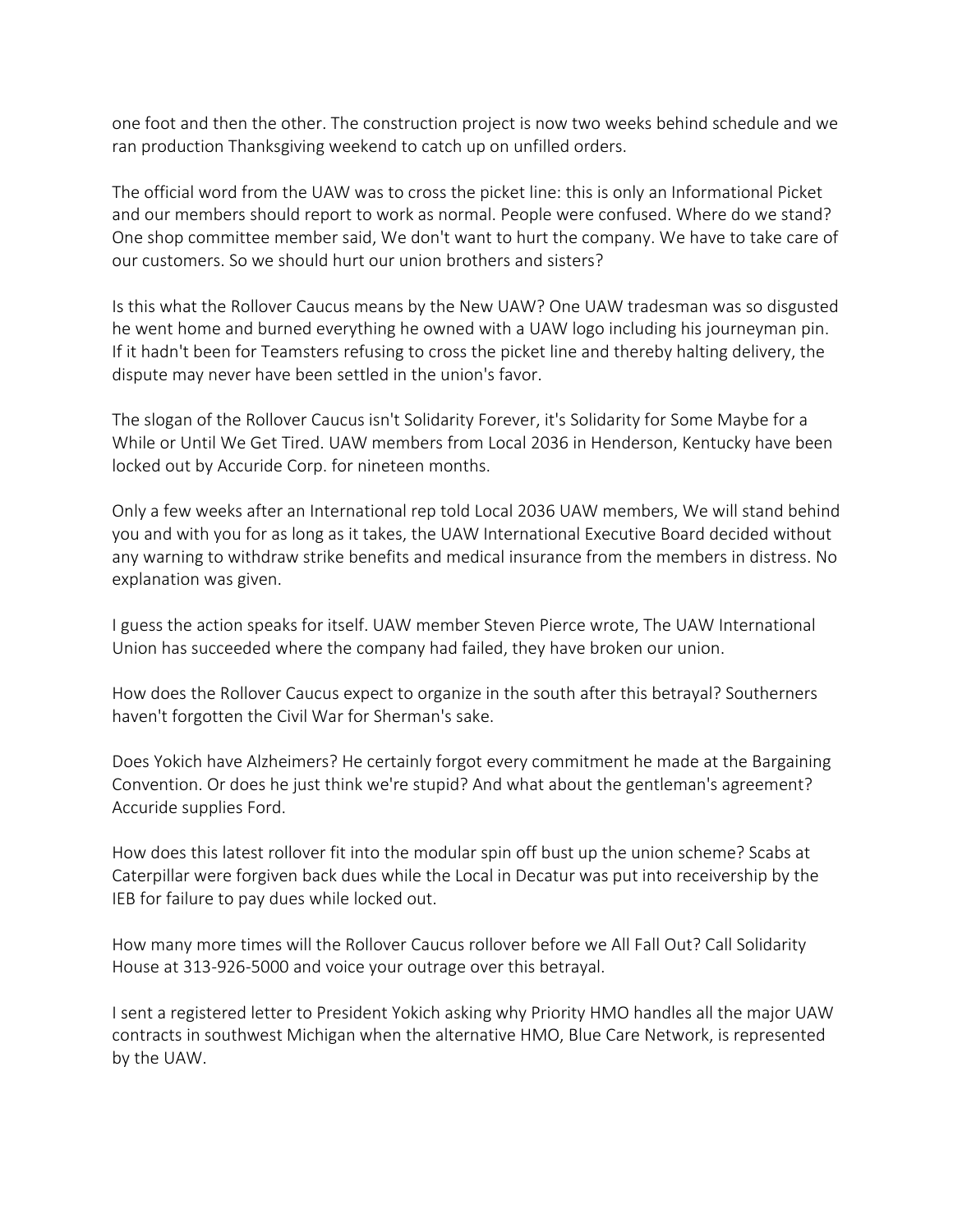I was informed that the UAW makes distinctions between organizations that are non-union and those that are anti-union. I'm confused. The statement sounds a little bit pregnant. As if to say, Are you a racist or a bigot? Cause if you're just a bigot we can work with you.

Dennis VanderLind, a UAW International rep sits on the Board of Directors at Priority HMO. I asked if Brother VanderLind had advocated for UAW representation at Priority HMO? No response. I asked if there had been any attempt to organize a union drive at Priority HMO? No response. I get the picture. Silence is worth more than a thousand words.

Last August Barbara Utter, a retiree from Local 488, wrote a letter to Yokich. She expressed dismay at the lack of visibility of our leadership. She appealed to the pres to come out of the bunker and demonstrate the assertiveness of a true social movement leader. She said, If you truly care about your union members, you must be available to them.

Brother Yokich displayed his charismatic hands-on leadership skills by delegating authority. He passed the buck to George Andros, Region 1-D Director, who responded: The problem as I see it is many of our members waste all their time and energy criticizing the UAW leadership rather than listening to, reading and understanding what the leadership are saying. He went on to say how much the leadership does for us, and recommended she become more actively involved in helping elect politicians who represent working people.

In 1998 working people in Michigan elected Fieger in the primary and the UAW leadership refused to support the people's choice with the people's CAP donations. How about we start by electing union reps who respect working people? I believe it was Thomas Jefferson who said, There's only one solution, more democracy. One person/one vote would make the leadership of the UAW more responsive, respectful, and accountable to the membership. But every time democracy comes up at the Constitutional Convention it's Cut the Mic time.

Our brothers and sisters at Saturn are fighting for a real contract. Currently they have a Memo of Understanding; 28 pages of gray matter that gives GM all the advantage and union members no protection. UAW members at Saturn are isolated in their confrontation against GM.

Though Saturn is owned by GM Saturn workers do not have a pension equal to other GM/UAW members, nor the same representation. Company/union appointees run the shop floor. It's a different kind of gulag down there in Tennessee. Recently the Public Review Board ruled that Saturn Local 1853 is accountable to the tune of \$1.6 million for withdrawing a grievance that had merit. Will their company partner go Dutch Treat on the tab?

One of their biggest problems at Saturn is rotating shifts. Workers are on days one week and nights the next. You can easily imagine the disruption to personal health and family life. What kind of company would put their workers through a meat grinder like that?